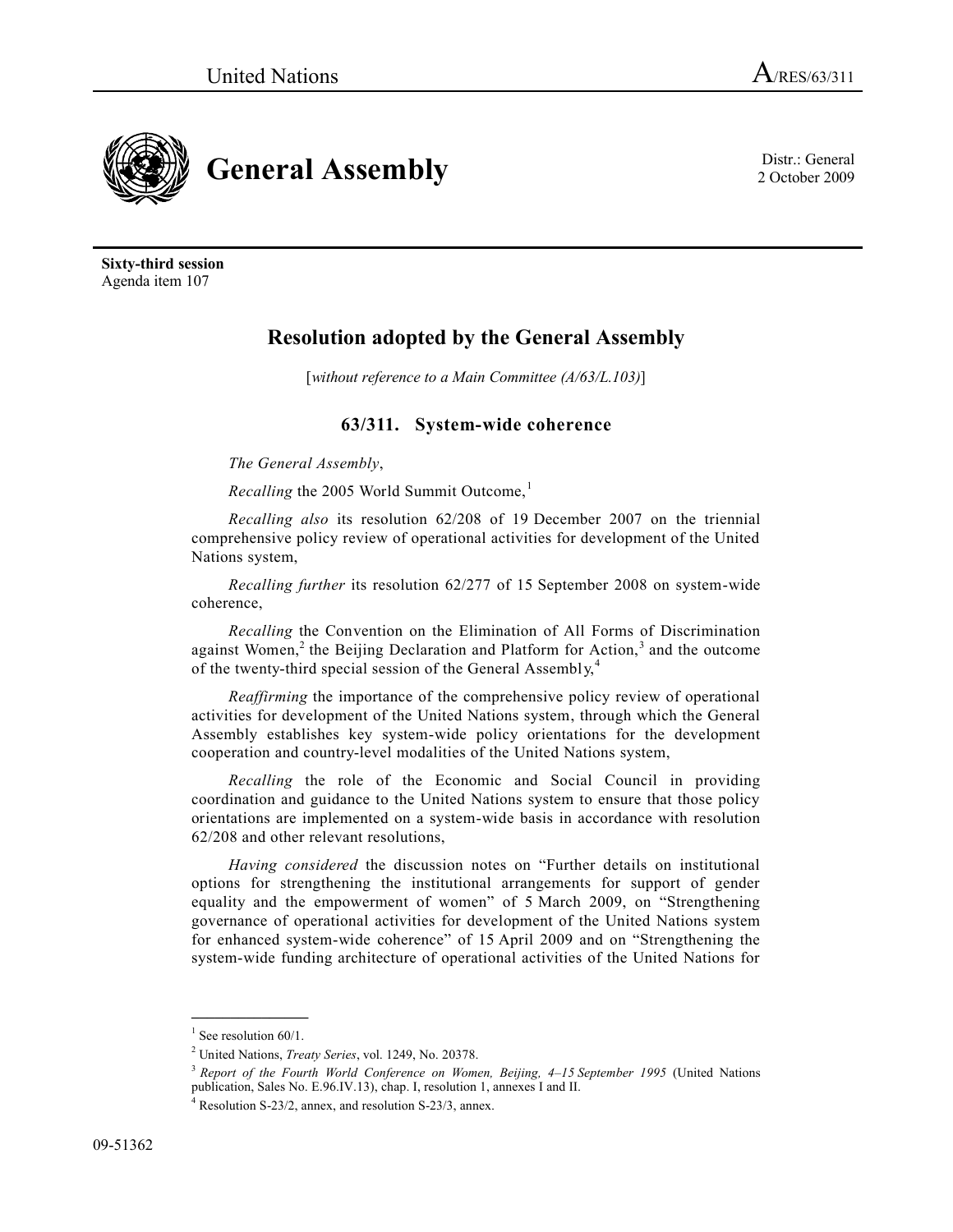development" of 3 May 2009, which the Deputy Secretary-General, on behalf of the Secretary-General, provided to the President of the General Assembly in response to a request from Member States,

#### **Strengthening the institutional arrangements for support of gender equality and the empowerment of women.**

1. *Strongly supports* the consolidation of the Office of the Special Adviser on Gender Issues and Advancement of Women, the Division for the Advancement of Women, the United Nations Development Fund for Women and the United Nations International Research and Training Institute for the Advancement of Women, into a composite entity, taking into account the existing mandates;

2. *Supports* that the composite entity shall be led by an Under-Secretary-General, who will report directly to the Secretary-General, to be appointed by the Secretary-General, in consultation with Member States, on the basis of equitable geographical representation and gender balance;

3. *Requests* the Secretary-General to produce, for the consideration of the General Assembly at its sixty-fourth session, a comprehensive proposal specifying, inter alia, the mission statement of the composite entity, the organizational arrangements, including an organizational chart, funding and the executive board to oversee its operational activities in order to commence intergovernmental negotiations;

## **Strengthening governance of operational activities for development of the United Nations system for enhanced system-wide coherence**

4. *Reaffirms* that the strengthening of the governance of operational activities for development of the United Nations system should focus on enhancing existing intergovernmental bodies with the purpose of making the United Nations development system more efficient and effective in its support to developing countries for the achievement of the internationally agreed development goals;

5. *Underscores* that the governance of operational activities for development should be transparent and inclusive and should support national ownership and national development strategies;

6. *Requests* the Secretary-General, in consultation with the United Nations System Chief Executives Board for Coordination, to propose to the General Assembly, at its sixty-fourth session, actionable proposals for the further improvement of the governance of the operational activities for development;

7. *Also requests* the Secretary-General, in consultation with the members of United Nations System Chief Executives Board for Coordination and the United Nations Development Group, to propose to the General Assembl y, at its sixty-fourth session, modalities for the submission and approval of common country programmes on a voluntary basis, bearing in mind the importance of national ownership and effective intergovernmental oversight of the development process;

8. *Reaffirms* the importance of strengthening evaluation as a United Nations system function and the guidance contained to this effect in its resolution 62/208, and in this regard requests the Secretary-General, in consultation with the members of the United Nations System Chief Executives Board for Coordination, to propose to the General Assembly, at its sixty-fourth session, modalities for the establishment of an independent system-wide evaluation mechanism to assess system-wide efficiency, effectiveness and performance, bearing in mind the evaluation functions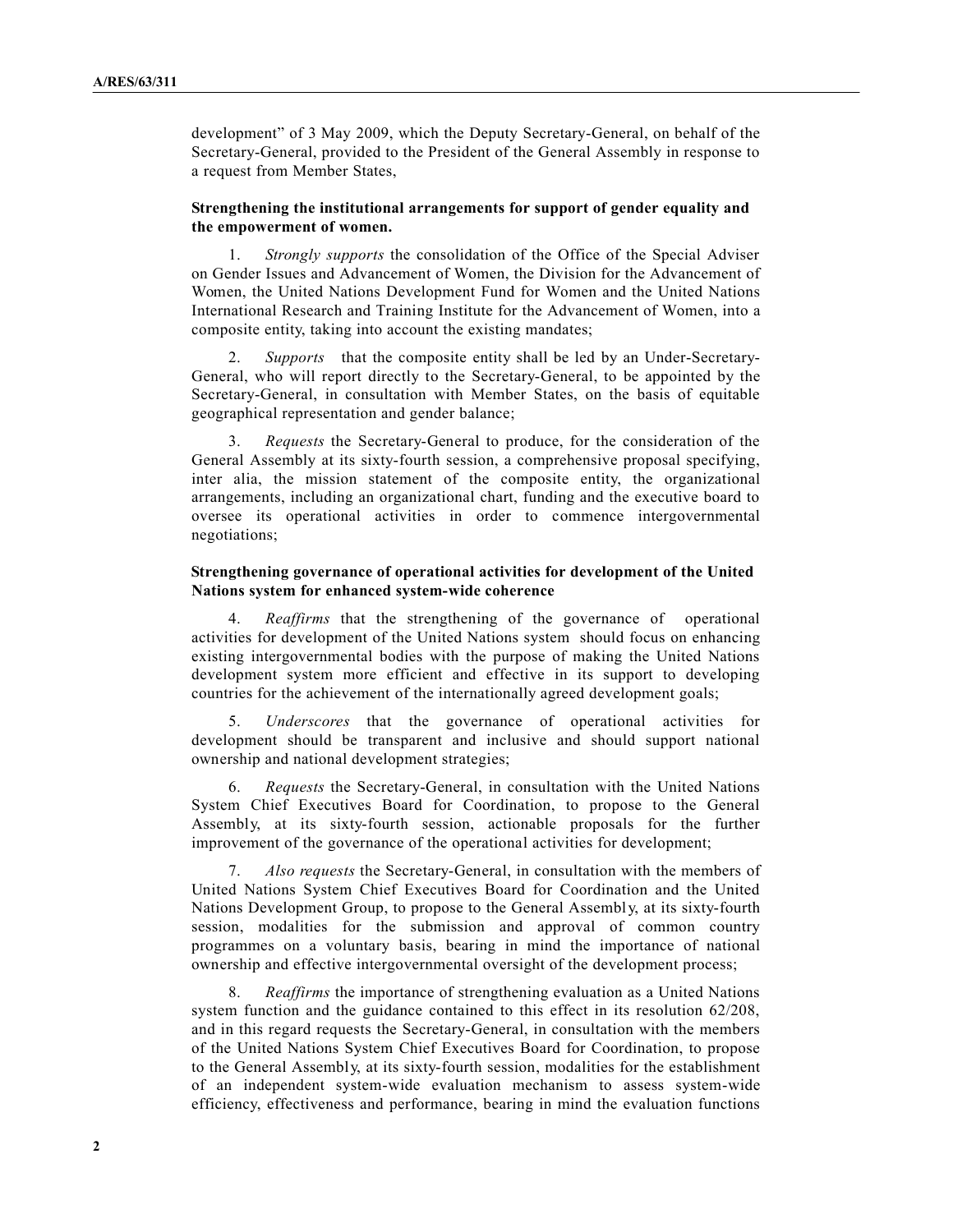carried out by respective United Nations organizations, the Joint Inspection Unit and the United Nations Evaluation Group;

9. *Urges* the United Nations System Chief Executives Board for Coordination and the United Nations Development Group to enhance the transparency of their activities through regular briefings to the General Assembl y and through regular reports and effective interaction with the Economic and Social Council and relevant intergovernmental bodies;

10. *Encourages* continued and increased cooperation, coordination and coherence and exchanges between the United Nations and the Bretton Woods institutions, and requests the Secretary-General, in consultation with the United Nations System Chief Executives Board for Coordination, to regularly apprise the General Assembly of progress made in this regard as part of the triennial and quadrennial comprehensive policy review reporting process;

### **Improving the funding system of operational activities for development of the United Nations system for enhanced system-wide coherence**

11. *Emphasizes* that increasing financial contributions to the United Nations development system is key to achieving the internationally agreed development goals, including the Millennium Development Goals, and in this regard recognizes the mutually reinforcing links between the increased effectiveness, efficiency and coherence of the United Nations development system, achieving concrete results in assisting developing countries in eradicating poverty and achieving sustained economic growth and sustainable development through operational activities for development and the overall resourcing of the United Nations development system;

12. *Stresses* that core resources, because of their untied nature, continue to be the bedrock of the operational activities for development of the United Nations system;

13. *Notes with concern* the continuing imbalance between core and non-core resources received by the operational activities for development of the United Nations system and the potential negative impact of non-core funding on the coordination and effectiveness of operational activities for development at the country level, while recognizing that thematic trust funds, multi- donor trust funds and other voluntary non-earmarked funding mechanisms linked to organizationspecific funding frameworks and strategies, as established by the respective governing bodies, constitute some of the funding modalities that are complementary to regular budgets;

14. *Urges* donor countries and other countries in a position to do so to substantially increase their voluntary contributions to the core/regular budgets of the United Nations development system, in particular its funds, programmes and specialized agencies, to contribute on a multi-year basis, in a sustained and predictable manner, and to undertake voluntary commitments to provide a greater share of system-wide contributions to operational activities for development as core/regular resources;

15. *Requests* the Secretary-General to include in his comprehensive statistical analysis of the financing of operational activities for development further analysis and actionable proposals on the current situation and perspectives in respect of core and non-core funding for the United Nations development system, notably the implications of various forms of non-core funding, in terms of predictability, country ownership and the implementation of intergovernmental mandates;